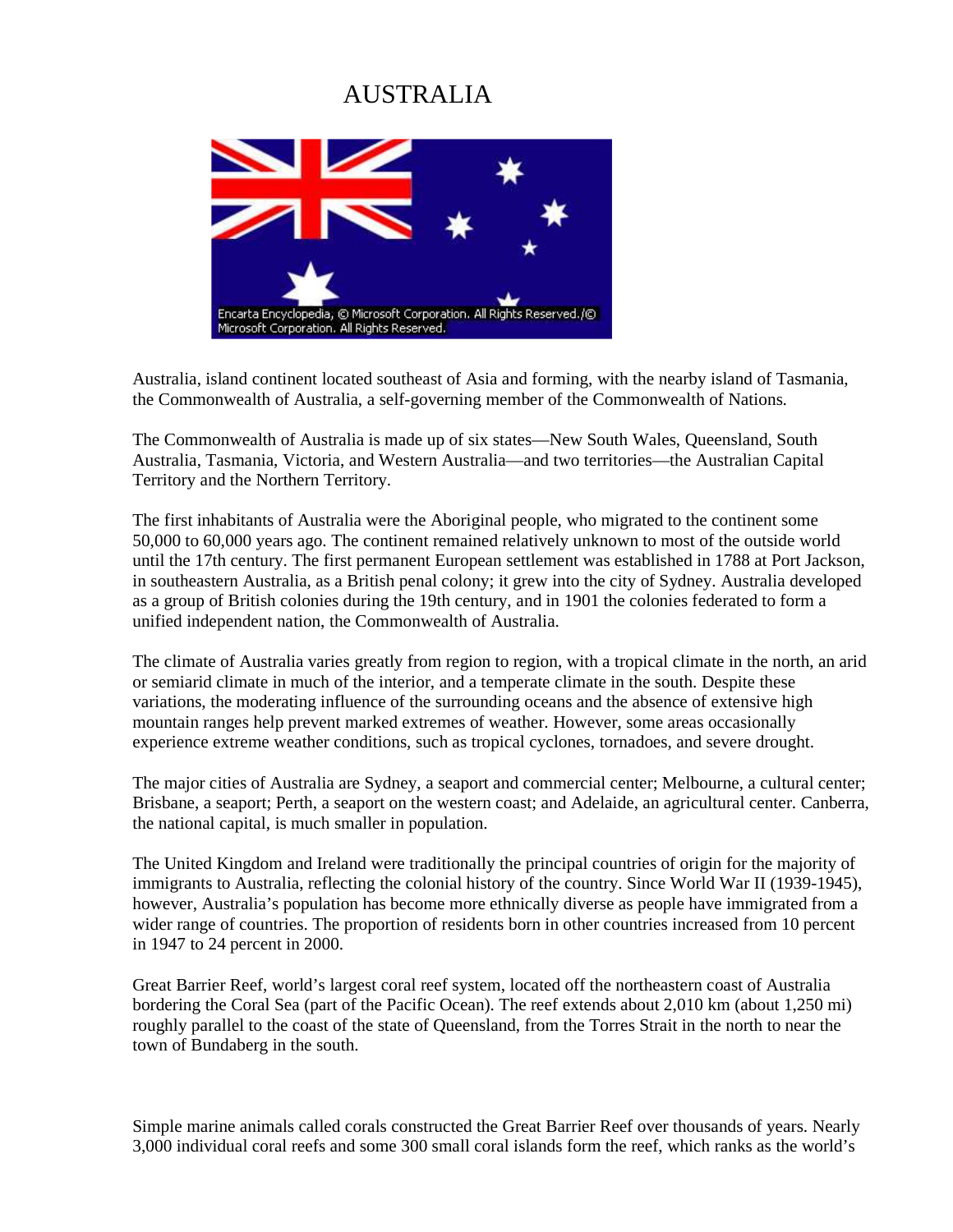largest structure made by living organisms. This intricate network of coral formations has an area of about 37,000 sq km (about 14,300 sq mi), encompassing about 13 percent of the world's total coral reef.

In 1975 the Great Barrier Reef Marine Park was established as the largest marine protected area in the world. The park covers some 344,800 sq km (133,100 sq mi), including waters surrounding the reefs. In 1981 the park was designated a World Heritage Area by the World Heritage Committee of the United Nations Educational, Scientific and Cultural Organization (UNESCO). The Great Barrier Reef is considered one of the great natural wonders of the world.



Coral reefs provide the ideal conditions for marine life. They are found in shallow tropical waters that stay warm year-round. Their exposure to sunlight provides energy to the algae and plants that feed animals living in the reef. The reef itself provides creatures with a large, intricate surface area on which they can find food and shelter. For these reasons, more animal species are found on coral reefs than in any other marine *ecosystem* (localized group of interdependent organisms and the environment they inhabit). Although the coral reefs in Indonesia and the Philippines contain the greatest numbers of species, the Great Barrier Reef also has tremendous numbers of plants and animals.



**Koala**